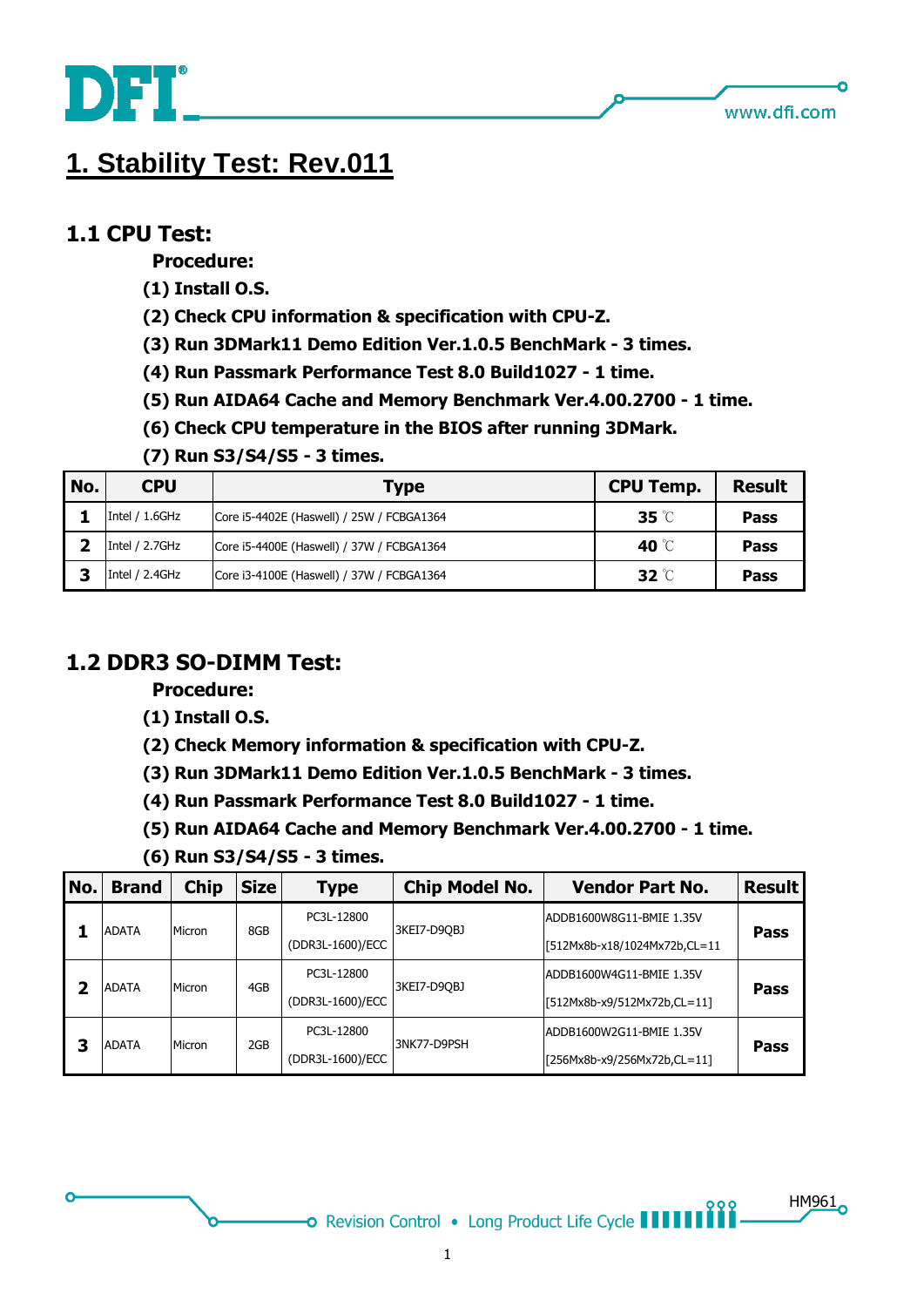

n

 $HM961$ 

## **1.3 DDR3 SO-DIMM Test Procedures:**

 **Procedure:**

- **(1) Install O.S.**
- **(2) Check Memory information & specification with CPU-Z.**
- **(3) Run 3DMark11 Demo Edition Ver.1.0.5 BenchMark - 3 times.**
- **(4) Run Passmark Performance Test 8.0 Build1027 - 1 time.**
- **(5) Run AIDA64 Cache and Memory Benchmark Ver.4.00.2700 - 1 time.**
- **(6) Run S3/S4/S5 - 3 times.**

| No. | <b>DDR3 Module</b>               |                   | <b>Test Environment</b>                           | <b>Result</b> |
|-----|----------------------------------|-------------------|---------------------------------------------------|---------------|
|     | ADATA (ADDB1600W8G11-BMIE 1.35V) | $M/B$ :           | HM961-HM86BS0-4700EQ Rev.1 (011) (BSD490600001) & |               |
|     | [512Mx8b-x18/1024Mx72b,CL=11] /  |                   | COM331-B Rev.A (0A2) (BMC150100042)               |               |
|     | Micron (3KEI7-D9QBJ) /           | M/B BIOS:         | AMI-Aptio 12/10/2013                              |               |
|     | PC3L-12800(DDR3L-1600)/ECC /     | EC FW Rev.:       | 1.5 (2013.10.03)                                  |               |
|     | 8GB*2                            | M/B Driver:       | Demo Dec/19/2013                                  |               |
|     |                                  | CPU:              | Intel / Core i7-4700EQ (Haswell) / 2.4GHz         |               |
|     |                                  | <b>DIMM Slot:</b> | DIMM-1/2 (Dual channel)                           |               |
|     |                                  | SSD:              | Intel / SSDSC2CW060A3K5 SATA3 60GB/2.5"           |               |
|     |                                  | Display:          | On Board                                          |               |
| 1   |                                  | DVD-ROM:          | Pioneer / DVD-230DW 18X SATA                      | <b>Pass</b>   |
|     |                                  | Power:            | Jagier / KY-580ATX 480W                           |               |
|     |                                  | 0.5.:             | Windows 7 Ultimate 64Bit (English) & SP1          |               |
|     |                                  |                   | Test Summary: 1.3DMark11 Score:P923               |               |
|     |                                  |                   | 2. Passmark Performance Test Memory Mark: 2223    |               |
|     |                                  |                   | 3.AIDA64 Cache and Memory Benchmark:              |               |
|     |                                  |                   | READ: 23886MB/s                                   |               |
|     |                                  |                   | WRITE:25016MB/s                                   |               |
|     |                                  |                   | COPY:23283MB/s                                    |               |